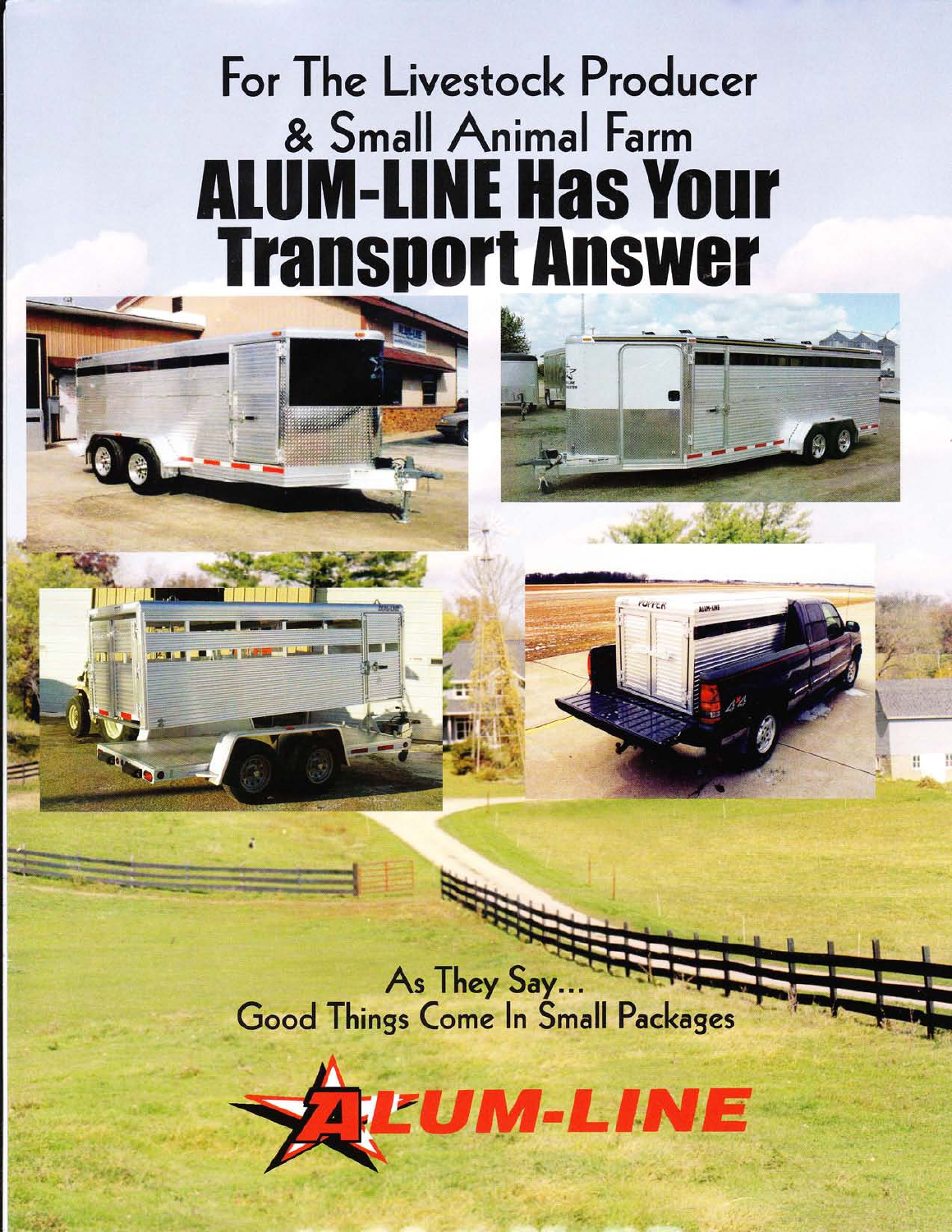

howmaster by Alum-Line is just the ticket for the person who needs to transport livestock but doesn't need a big rig to do it. All Showmasters are bumper pulls making it simple to hook up and move around most any livestock one can think of. Ideal for the small farmer, showman or hobby farmer that needs an efficient and first class unit.







Optional divider pens

Optional adjustable gate ra



#### **STANDARD FEATURES:**

- 1. All aluminum construction. Side posts on 24" centers Extruded aluminum flooring.
- 2. ICC lightning with stop, tail, and turn lights.
- 3. Two 3,500lb rubber torsion axles.
- 4. (4) 15" ST205/75R15 tires with modular rims.
- 5. Four-wheel electric brakes.
- 6. 2 5/16" ball coupler with caster wheel jack, safety chains and breakaway.
- 7. Full swing center gate, full swing rear gate and slide-by door.
- 8. 6' interior height standard. Other heights available from  $4'$  to  $7'.$
- 9. Front 2'V shape for aerodynamics. (ex 6 x 16 is 14'+ a 2V).

**BACKING** 

- 10. Three air spaces per side.
- 11. Rubber dock bumper and spare tire carrier.
- 12. Side escape door.
- 13. 24' treadplate Rockguard.

#### **OPTIONS:**

- 1. 6'8" width.
- 2. 15" spare tire
- 3. Aluminum rims
- 4. Add or delete height Lexan air space covers
- $5.$
- 6. Hinged cover panels
- 7. Extra divider gate
- 8. Slide-by door in gate
- 9. Adjustable gate rail
- 10 4'V front
- II. Separate tack room
- 12. Divider pens
	-







Models from 10' to 24' lengths

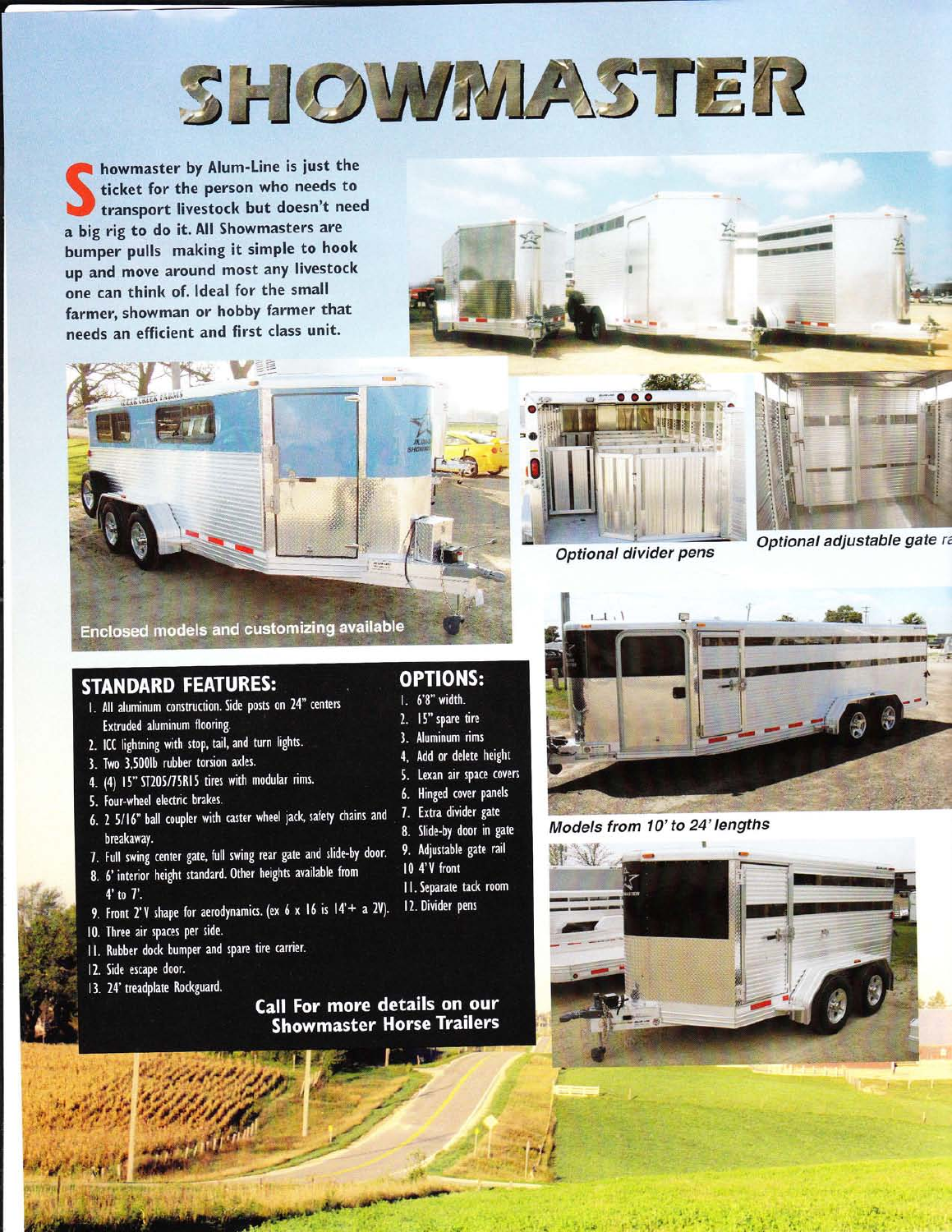



#### Our single axle models come in 8' and 10' lengths.

ual-Line by Alum-Line is a great idea and product that gives you the option of an enclosed unit for your livestock or an open trailer when you need to haul your ATV or other farm essentials. You get two trailers for the price of one! This trailer is a must have for the small producer.

#### **STANDARD FEATURES:**

I. All-Aluminum construction.

- 2. ICC lightning with stop, tail and turn lights.
- 3. (2) 2,200'rubber torsion Axle, (one on single axle model).
- 4. (4) 14" tires with modular rims (two on single axle model).
- 5. Four wheel electric brakes.- (two on single axle model).
- 6. 2" ball coupler with castor wheel jack, safety chains and breakaway.
- 7. Full swing center gate. Full swing rear gate with slide-by.
- 8. 48" interior height. Other heights available.
- 9. Top removable with easy to use snap locks.
- 10. Rubber dock bumper.



Models available from 8' to 16' lengths



#### **OPTIONS:**

- 1.6' width
- 2. 14" spare tire
- 3. Aluminum or Lexan cover panels

instruction of the product of the product and to product

- 4. Slide-by door in gate
- 5. Side escape door
- 6. Add for 6" height increments up to 5'6" height
- 7. Roof racks
- 8. Aluminum rims
- 9. LED lights package



**Built in ramp door** 



**ATHOL** A HALLA